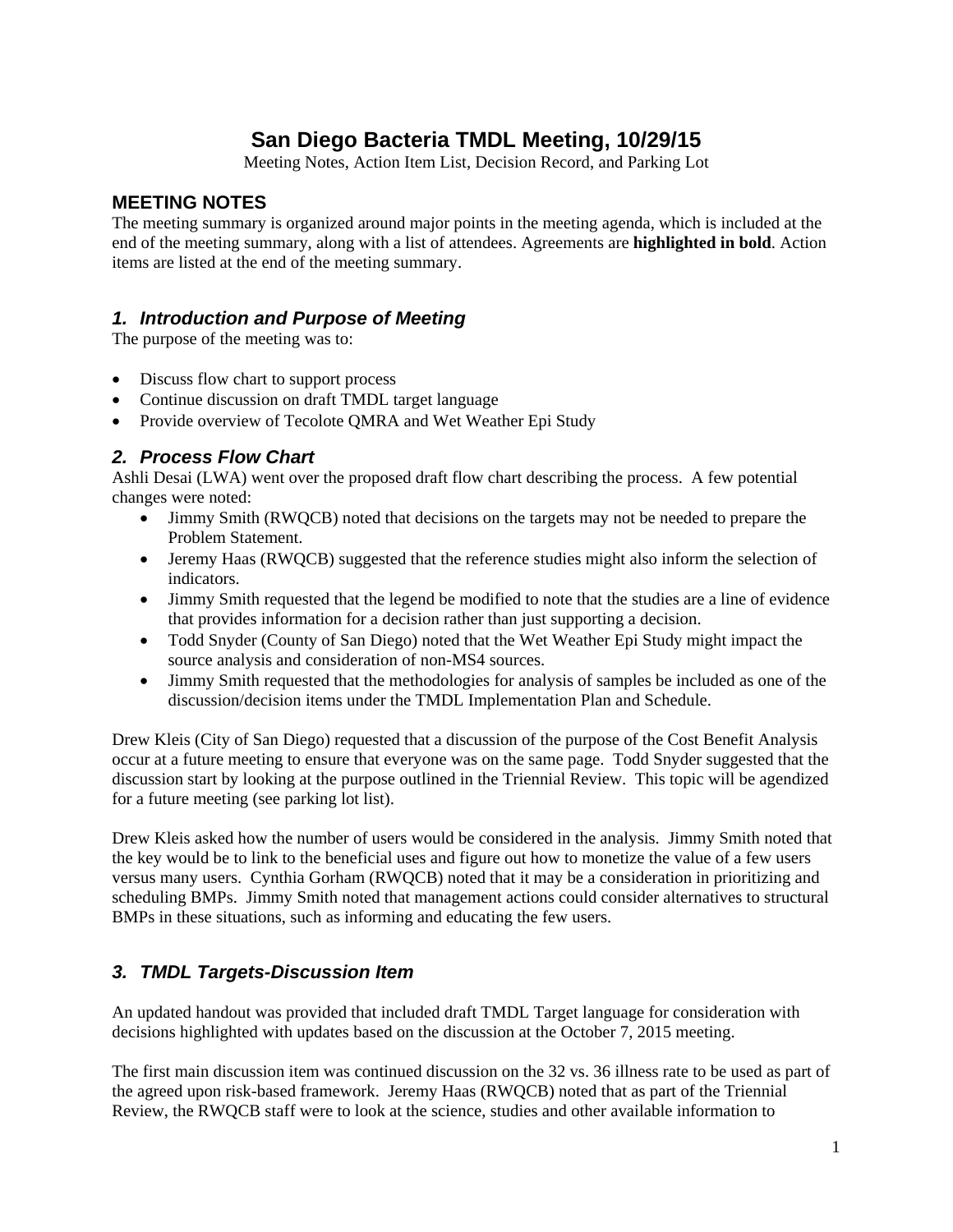determine if they support making changes. So the first question is does the science support changing to an illness rate of 32 from the current rate of 36 illnesses per 1000. In his view, the RWQCB would likely say yes so then need to consider the implementation, costs and other factors to determine if it is appropriate to make the change. Jimmy Smith (RWQCB) noted that the RWQCB would want to understand the costs and additional BMPs that would be required to address the lower illness rate and if it would truly make a difference to implementation. The discussion also covered whether a 13241 analysis would be needed (see parking lot items) and noted that the Cost Benefit Analysis should consider both illness rates in the alternatives analysis. Jeremy proposed a decision on the illness rate which was agreed to by the County of San Diego and City of San Diego with a few modifications. Jian Peng (Orange County) will confer with Chris Crompton on the decision and confirm moving forward in the process with the following decision.

**Both the 36 and the 32 per 1000 illness rates are scientifically defensible and the 32 per 1000 illness rate represents an incremental improvement in water quality in accordance with the 2012 USEPA criteria. The 32 per 1000 illness rate has been selected with the possibility of revision based on the results of the Cost Benefit Analysis and/or if the SWRCB selects the 36 per 1000 illness rate as part of the Revision of Bacterial Objectives. (Decision modified at the November 19 Workgroup meeting)** 

The language used to express the risk-based framework and the proposed illness rate in the draft TMDL language handout will be reviewed by RWQCB staff and comments will be provided by November 6, 2015 to Chris Minton (LWA).

The second discussion point was on the selection of indicators. **The participants agreed that using** *E. Coli* **as the single indicator for freshwater and Enterococcus as the single indicator for marine waters.** Jeremy noted that both indicators are valid in freshwater per the USEPA 2012 criteria, but local information supports using *E. Coli* only. The consultant team was requested to develop supporting information for the Draft Technical Report that considers the public health component as well as the reference reach information and discussion of sources and regrowth to justify the selection of *E. Coli*. Additionally, Jimmy noted that the TMDL may need to consider the impacts of watershed enterococcus loading on marine waters even if *E. Coli* is the only freshwater indicator.

The third discussion point was on the interpretation of the Statistical Threshold Value (STV) in the USEPA 2012 Criteria document. The consultant team recommended interpreting the STV as a single sample value. Based on the discussion, the consultant team was requested to prepare more background on the STV and the proposed recommendation for discussion at the next meeting. The background should include the potential public health implications of the decision and the basis for selecting the  $90<sup>th</sup>$ percentile value for the STV and the implications of the decision for beneficial use protection. Additionally, the purpose of the STV should be articulated to understand its purpose. Jeremy Haas noted that there might be different considerations for changes to the water quality objectives in the Basin Plan and the interpretation of those objectives into the TMDL as targets.

The method of calculating the geometric mean for comparison to the geomean objective was briefly discussed, but will be discussed further at the next meeting. Participants were asked to review the analysis provided at the 10-7-15 meeting in preparation for the discussion in November.

#### *4. Tecolote QMRA- Information Item*

Dustin Bambic (Paradigm Environmental) provided an overview of the Tecolote QMRA study. The presentation provided an overview of conducting QMRAs in general and noted that the absence of significant human signals was needed to move forward with doing a QMRA study. In the Tecolote study, the initial year of monitoring resulted in a human signal detected in the lower watershed. This resulted in a year of source abatement work to reduce the human signal. Several hot spots have been addressed,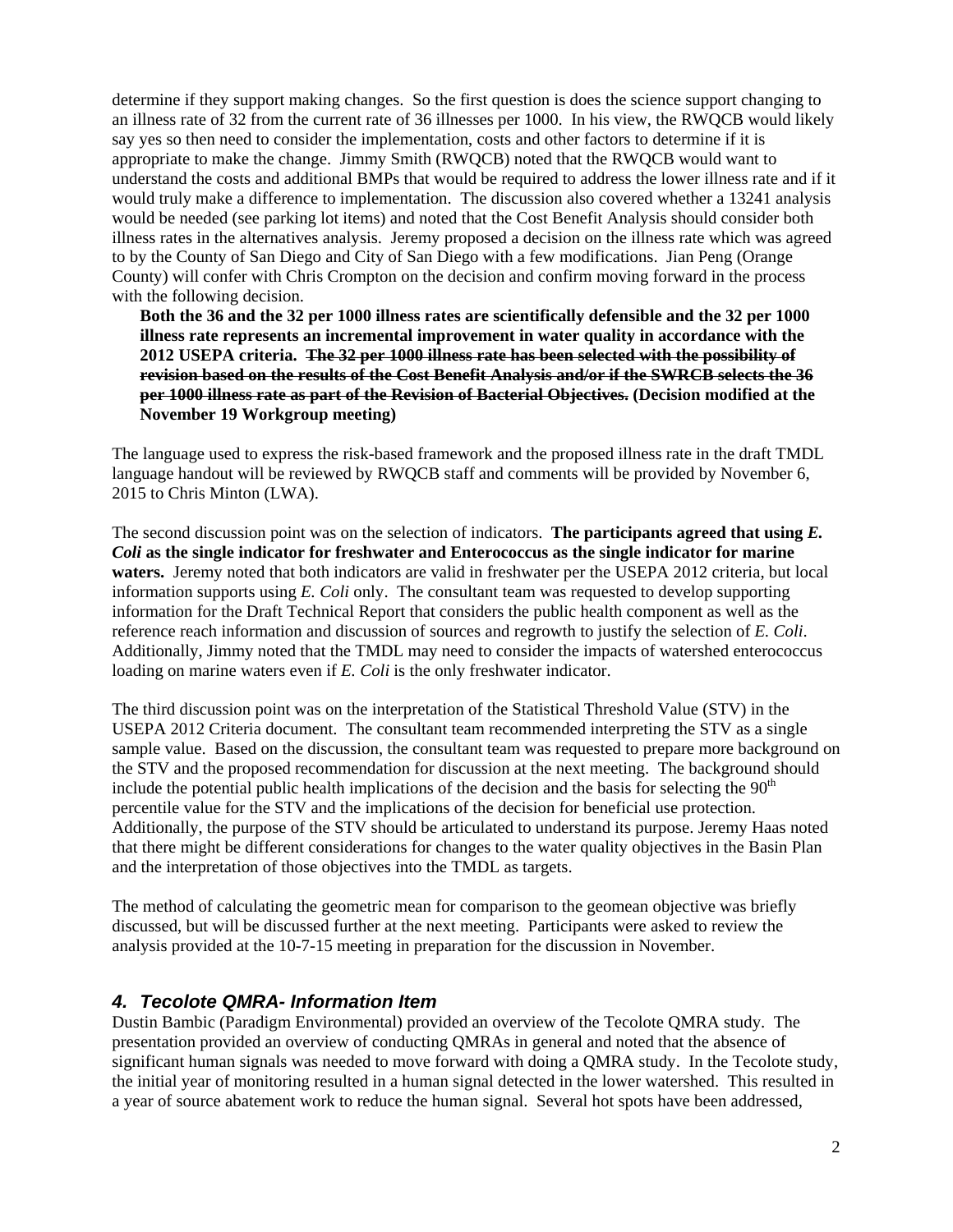generally in places where old sewer pipes overlay the storm drain system. Additional monitoring is being done to see if human markers have been reduced to allow completion of the QMRA.

As part of the discussion, questions about potential implementation language that could be included in the TMDL to address the infrastructure issues was discussed. Jeremy Haas proposed a potential process whereby if human sources were identified by a MS4, the MS4 would notify the RWQCB and the RWQCB would then contact the sewer agency to address the issue. This approach was proposed because the RWQCB cannot provide an allocation to these agencies because discharge of untreated sewage is prohibited. Todd Snyder (County of San Diego) had some concerns about the MS4 being responsible for identifying these issues. This item has been included in the parking lot table for future discussion.

### *5. Wet Weather Epi Study- Information Item*

Jo Ann Weber, County of San Diego, provided an overview of the initial Wet Weather Epi Study results. Key messages from the presentation included:

- Ocean exposure does result in an increase in gastrointestinal illness regardless of indicator bacteria concentration. This is consistent with other epidemiological studies and shows the surfers in the study were not any healthier than other populations.
- The study has the second most exposure days of any epidemiological study conducted to date.
- There was a higher incident of gastrointestinal illness in wet weather as compared to dry weather.
- A relationship was found between enterococcus and illness rate during wet weather with a less strong relationship during dry weather.
- Additional analysis is needed to compare the illness rates to the USEPA criteria thresholds.
- Human markers were found during wet weather and the concentrations were higher during larger storms.
- In the San Diego River, the further away the samples were collected from the river mouth, the lower the indicator bacteria concentrations with the two furthest away sites being below the objectives for most of the collected samples.
- For the preliminary QMRA analysis, norovirus, which only comes from human sources, was the primary virus contributing to the health risk of the samples in both watersheds with similar concentrations found in both watersheds. The City and County are embarking on a source identification study to this winter to identify potential sources.

The next study group meeting is on December  $8<sup>th</sup>$ . The results of the comparison to the USEPA criteria illness rates will be presented at that meeting and the RWQCB staff is encouraged to attend. An update to the RWQCB on the study will occur during the December 16, 2015 RWQCB meeting.

#### *6. Next steps*

Agreed on next steps include:

- Team will prepare background information on the STV
- RWQCB staff will review the draft TMDL targets memo and flow chart and provide comments by November 6, 2015 to Chris Minton
- Team will update the draft TMDL targets memo and flow chart based on any comments received by November 6, 2015

See the Workgroup Action Items Report for a complete list of all action items and their status.

#### *7. Next meeting date*

The next workgroup meeting will be November 19, 2015, from 9:30 AM – 1:30 PM, per the agreed meeting schedule.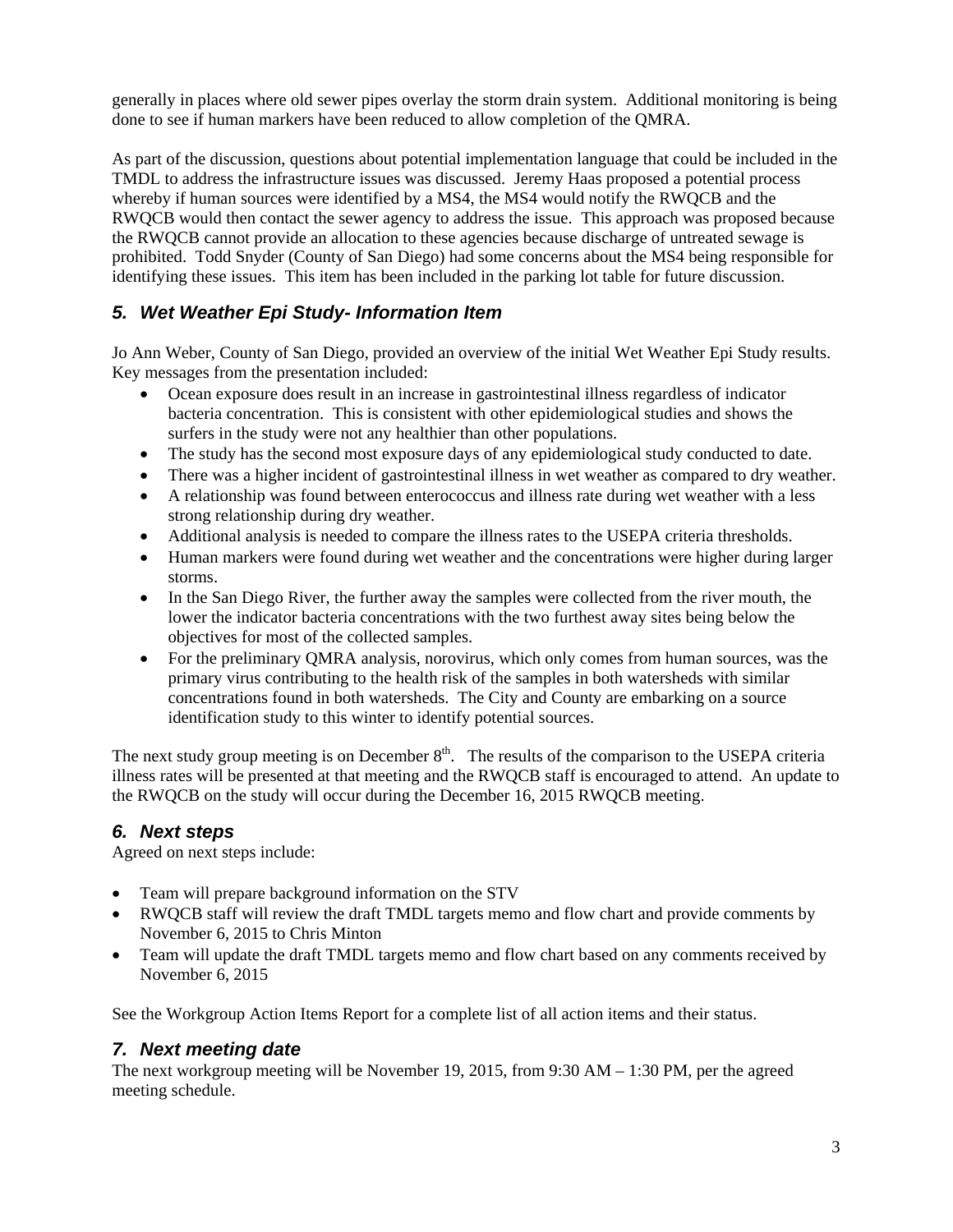#### *Attendees*

Regional Board: Jeremy Haas, Michelle Mata, Jimmy Smith San Diego City: Ruth Kolb, Drew Kleis San Diego County: Todd Snyder, Jo Ann Weber Orange County Public Works: Jian Peng Team: Dustin Bambic, Clint Boschen, Ashli Desai, Chris Minton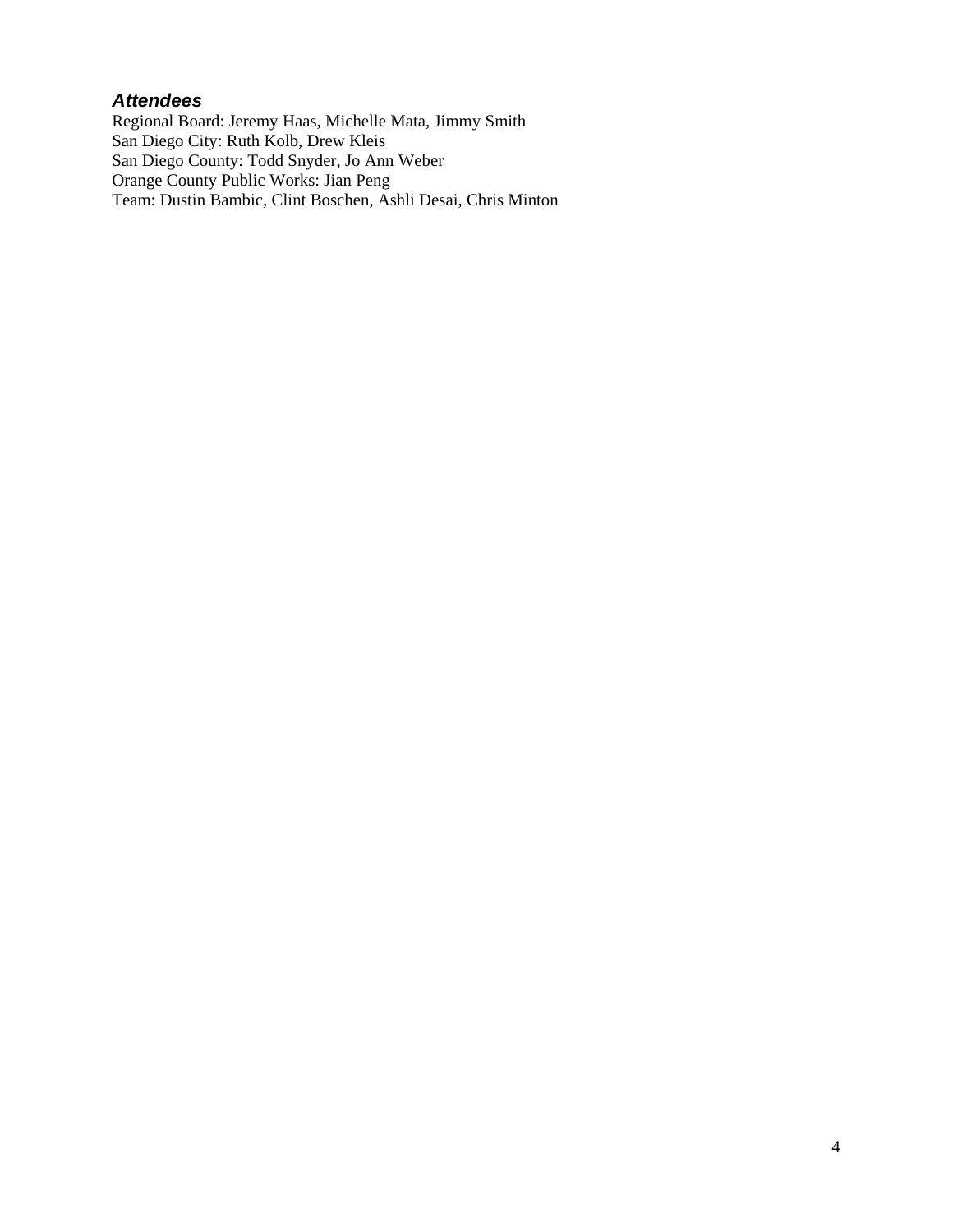#### **Agenda**

San Diego Bacteria TMDL Workgroup Meeting City of San Diego Storm Water Office – Conference Room 1 9370 Chesapeake Drive, Suite 100, San Diego 92123 Meeting #8-October 29, 2015 9:30 am to 1 pm

- 1. Introductions and Purpose of Meeting (9:30-9:35 am)
- 2. Process Flow Chart (9:35‐9:55 am)
	- a. Purpose: Review flow chart describing the various decisions and their interactions with one another and the special studies.
	- b. Handout: Process flow chart
	- c. Relevant studies: None
	- d. Decisions: None
- 3. TMDL Targets-Discussion Item (9:55-11:45 am)
	- a. Purpose: Discussion of key decisions items presented at 9/10/15 meeting
	- b. Handout: Draft risk-based language, presentation on requested analysis
	- c. Relevant studies: USEPA 2012 Criteria, Reference Reach Study
	- d. Decisions: May be outgrowth of discussion
- 4. Tecolote QMRA Overview (11:45-12:15 pm)
	- a. Purpose: Information item update on study
	- b. Handout: None
	- c. Relevant studies: Tecolote QMRA
	- d. Decisions: None
- 5. Wet Weather Epi Study Update-Information Item (12:15-12:45 pm)
	- a. Purpose: Information item update on study results
	- b. Handout: None
	- c. Relevant studies: Wet Weather Epi Study
	- d. Decisions: None
- 6. Next Steps (12:45 am-1 pm)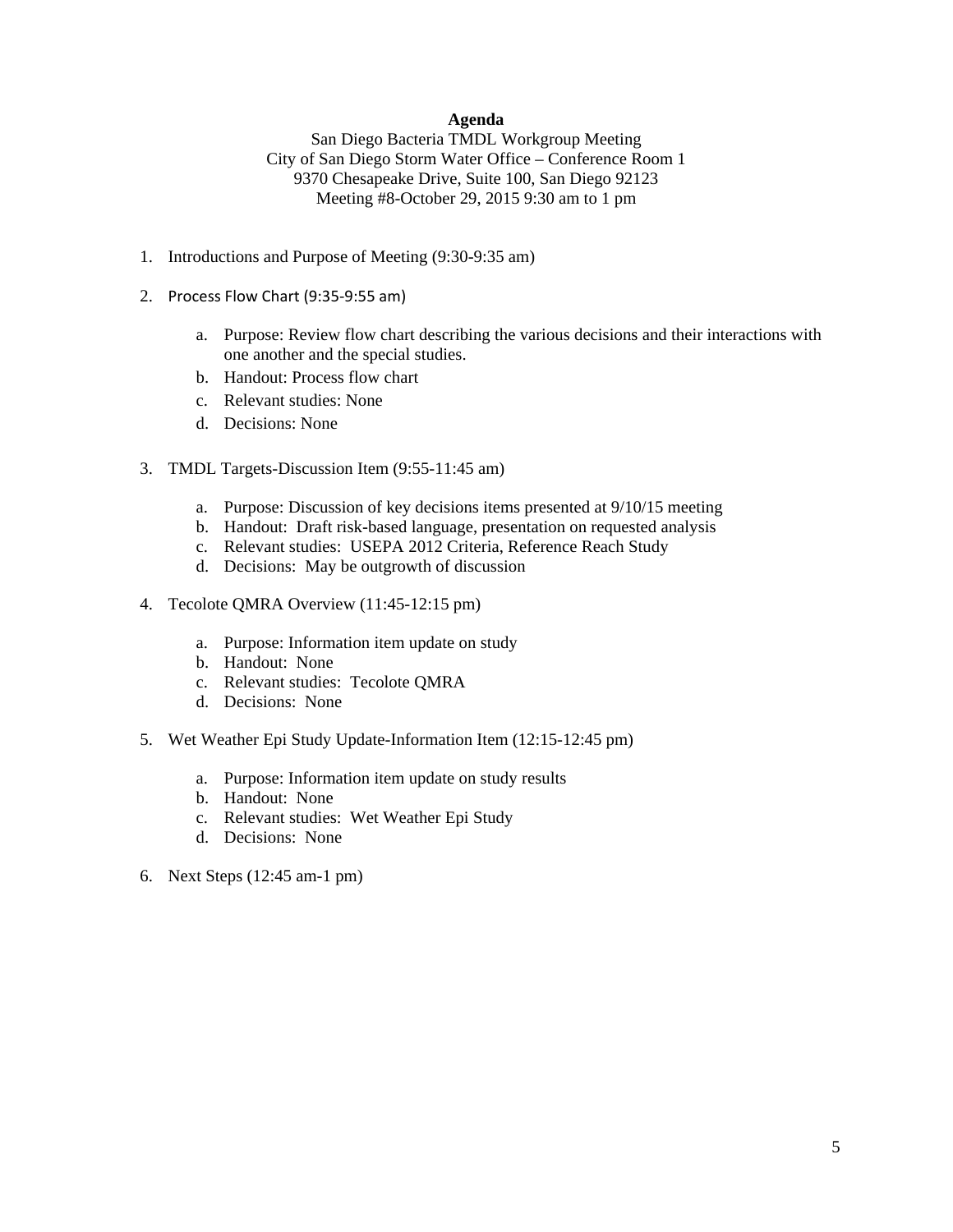## **San Diego Bacteria TMDL Workgroup Action Items Report**

Key to status colors:

- $\bullet$ Green indicates a completed deliverable
- Blue indicates greater than 30 days until the deliverable is due
- $\bullet$ Yellow indicates a deliverable is due within 30 days
- $\bullet$ Red indicates an overdue deliverable

| <b>Mtng Date</b> | <b>Deliverable</b>                                                                                                                                                         | <b>Assigned To</b>                                                               | <b>Due Date</b>                 | <b>Status</b> | <b>Comments</b> |
|------------------|----------------------------------------------------------------------------------------------------------------------------------------------------------------------------|----------------------------------------------------------------------------------|---------------------------------|---------------|-----------------|
| 08/27/15         | List of studies, completion dates, value added, implications<br>for reopener                                                                                               | Consultant team                                                                  | 09/02/15                        |               |                 |
| 08/27/15         | Distribute draft cost sharing agreement                                                                                                                                    | <b>Todd Snyder</b>                                                               | 09/10/15                        |               |                 |
| 08/27/15         | Review past MOUs to assess whether useful concepts or<br>language can be borrowed for this MOU                                                                             | Drew Kleis, Ruth Kolb                                                            | 09/10/15                        |               |                 |
| 08/27/15         | Discuss cost sharing agreement                                                                                                                                             | Workgroup                                                                        | 09/10/15                        |               |                 |
| 08/27/15         | Finalize MOU                                                                                                                                                               | Workgroup                                                                        | 09/10/15                        |               |                 |
| 08/27/15         | Michelle Mata to meet with small group to review planned<br>overall approach and its relationship to schedule; develop<br>picture of how pieces fit in logical progression | Michelle Mata, Clint<br>Boschen, Chris Minton,<br>Ashli Desai, key<br>permittees | 10/7/15 meeting<br>handout      |               |                 |
| 09/0/15          | Evaluate implications of 32 vs. 36 illness rate using<br>available monitoring data from creeks and beaches                                                                 | Chris Minton, Dustin<br><b>Bambic</b>                                            | 10/7/15 meeting<br>presentation |               |                 |
| 09/10/15         | Frame a more formal description of how a risk-based<br>framework could be used in the TMDL                                                                                 | Ruth Kolb                                                                        | 10/7/15 meeting<br>handout      |               |                 |
| 09/10/15         | Develop options for calculating geomeans that account for<br>varying intensities/frequencies of monitoring events                                                          | Chris Minton, Dustin<br><b>Bambic</b>                                            | 10/7/15 meeting<br>presentation |               |                 |
| 09/10/15         | Expand the example table (single sample vs. STV) to<br>include a column showing how the geomean compares to<br>the single sample and STV results                           | Chris Minton, Dustin<br><b>Bambic</b>                                            | Undefined, but soon             |               |                 |
| 09/10/15         | Prepare a set of scenarios showing a range of<br>comparisons across the options presented                                                                                  | Chris Minton, Dustin<br><b>Bambic</b>                                            | 10/7/15 meeting<br>presentation |               |                 |
| 10/07/15         | Prepare background information on the basis for the 32<br>vs. 36 illness rates                                                                                             | Chris Minton, Dustin<br><b>Bambic</b>                                            | 10/29/15 meeting                |               |                 |
| 10/07/15         | Add language to draft TMDL targets memo to explain the                                                                                                                     | Chris Minton, Dustin                                                             | 10/29/15 meeting                |               |                 |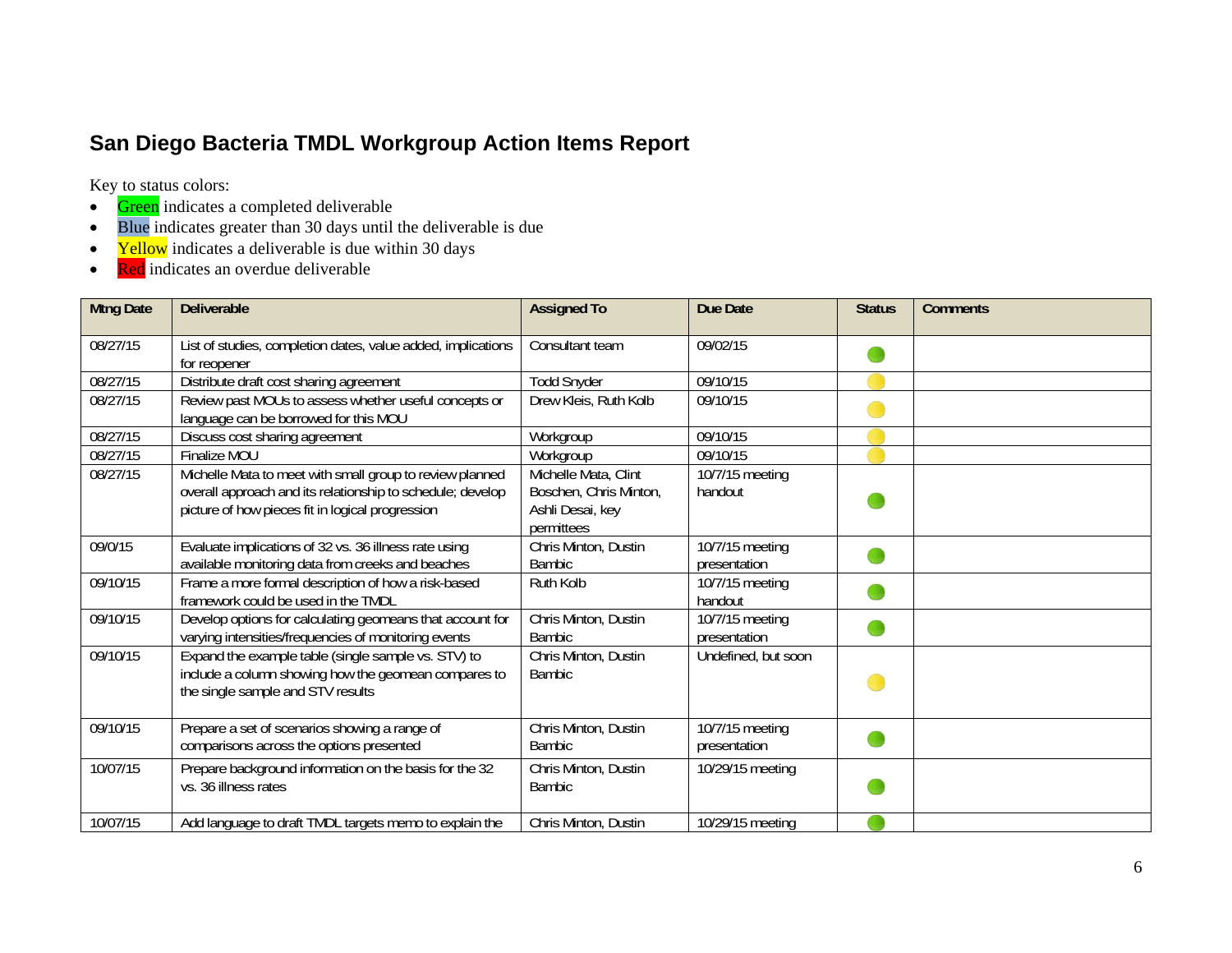|          | applicability of the reference reach analysis in the risk-<br>based framework | <b>Bambic</b>              |                  |  |
|----------|-------------------------------------------------------------------------------|----------------------------|------------------|--|
| 10/07/15 | Prepare a draft decision flow chart                                           | Ashli Desai, Clint Boschen | 10/29/15 meeting |  |
| 10/07/15 | Prepare a draft Technical Report outline                                      | Team                       | 12/10/15 meeting |  |
| 10/29/15 | Prepare background information on STV                                         | Team                       | 11/12/15         |  |
| 10/29/15 | Provide comments on draft decision flow chart and draft<br>TMDL targets memo  | RWOCB staff                | 11/6/15          |  |
| 10/29/15 | Provide revised TMDL targets memo and flow chart based<br>on comments         | Team                       | 11/12/15         |  |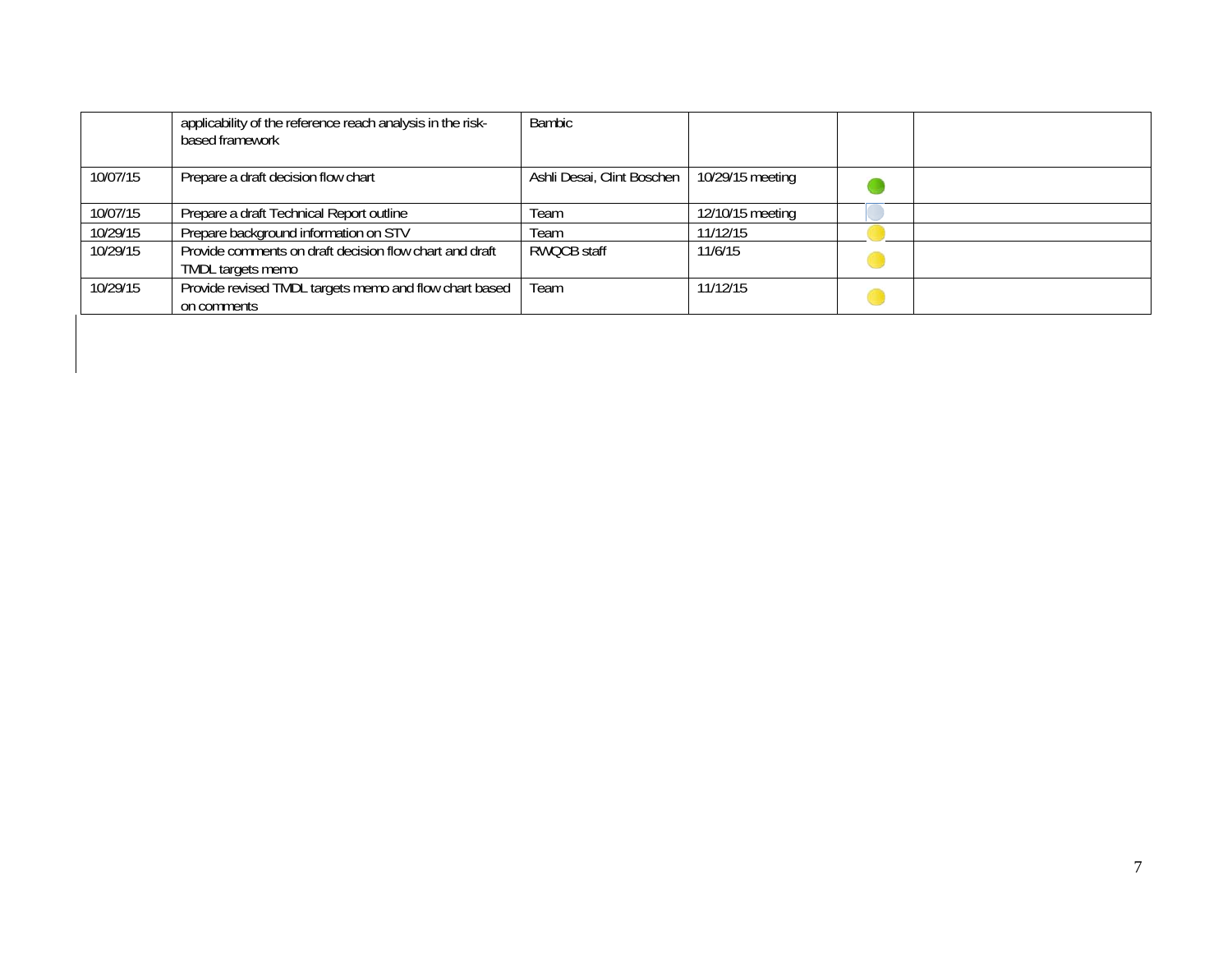## **San Diego Bacteria TMDL Workgroup Decision Record**

| <b>Number</b> | Date       | <b>Decision</b>                                                                                                                                                                                                                                                                                                                                                                                                                                                                                                                     | <b>Type</b>                                                                                                     | Yes | <b>No</b> | Abstain |
|---------------|------------|-------------------------------------------------------------------------------------------------------------------------------------------------------------------------------------------------------------------------------------------------------------------------------------------------------------------------------------------------------------------------------------------------------------------------------------------------------------------------------------------------------------------------------------|-----------------------------------------------------------------------------------------------------------------|-----|-----------|---------|
| 2015-1        | 09-02-15   | Allow two weeks for review of meeting notes                                                                                                                                                                                                                                                                                                                                                                                                                                                                                         | Consensus                                                                                                       |     |           |         |
| 2015-2        | 09-02-15   | Michelle Mata to take on central coordinating role                                                                                                                                                                                                                                                                                                                                                                                                                                                                                  | Consensus                                                                                                       |     |           |         |
| 2015-3        | 09-02-15   | Materials for discussion/review distributed minimum of 10 calendar days before meeting                                                                                                                                                                                                                                                                                                                                                                                                                                              | Consensus                                                                                                       |     |           |         |
| 2015-4        | 09-02-15   | Meeting agendas to include decision points, discussion lead, intended outcomes, and<br>reference to background documents                                                                                                                                                                                                                                                                                                                                                                                                            | Consensus                                                                                                       |     |           |         |
| 2015-5        | 09-02-15   | Use 9/10 meeting as trial run for planned approach to more detailed discussion                                                                                                                                                                                                                                                                                                                                                                                                                                                      | Consensus                                                                                                       |     |           |         |
| 2015-6        | $09-10-15$ | Future discussions of methods for calculating exceedance rates and related topics will<br>account for different settings (freshwater, marine, bays) where this has important<br>implications for the policy                                                                                                                                                                                                                                                                                                                         | Consensus                                                                                                       |     |           |         |
| 2015-7        | 10-07-15   | Overall schedule of completion between December 2017 and April 2018 with target of<br>September 2016 for technical report                                                                                                                                                                                                                                                                                                                                                                                                           | Consensus                                                                                                       |     |           |         |
| 2015-8        | 10-07-15   | Documentation and justification of assumptions will be provided in technical report                                                                                                                                                                                                                                                                                                                                                                                                                                                 | Consensus                                                                                                       |     |           |         |
| 2015-9        | $10-07-15$ | Use of risk-based framework is appropriate                                                                                                                                                                                                                                                                                                                                                                                                                                                                                          | Consensus                                                                                                       |     |           |         |
| 2015-10       | 10-29-15   | Both the 36 and the 32 per 1000 illness rates are scientifically defensible and the 32 per<br>1000 illness rate represents an incremental improvement in water quality in accordance<br>with the 2012 USEPA criteria. The 32 per 1000 illness rate has been selected with the<br>possibility of revision based on the results of the Cost Benefit Analysis and/or if the<br>SWRCB selects the 36 per 1000 illness rate as part of the Revision of Bacterial<br>Objectives. (decision modified at the November 19 Workgroup meeting) | County San Diego,<br>City of San Diego<br>and RWQCB<br>agreed. Pending<br>final agreement<br>from Orange county |     |           |         |
| 2015-11       | $10-29-15$ | E. Coli as the single indicator for freshwater and Enterococcus as the single indicator for<br>marine waters                                                                                                                                                                                                                                                                                                                                                                                                                        | Consensus                                                                                                       |     |           |         |